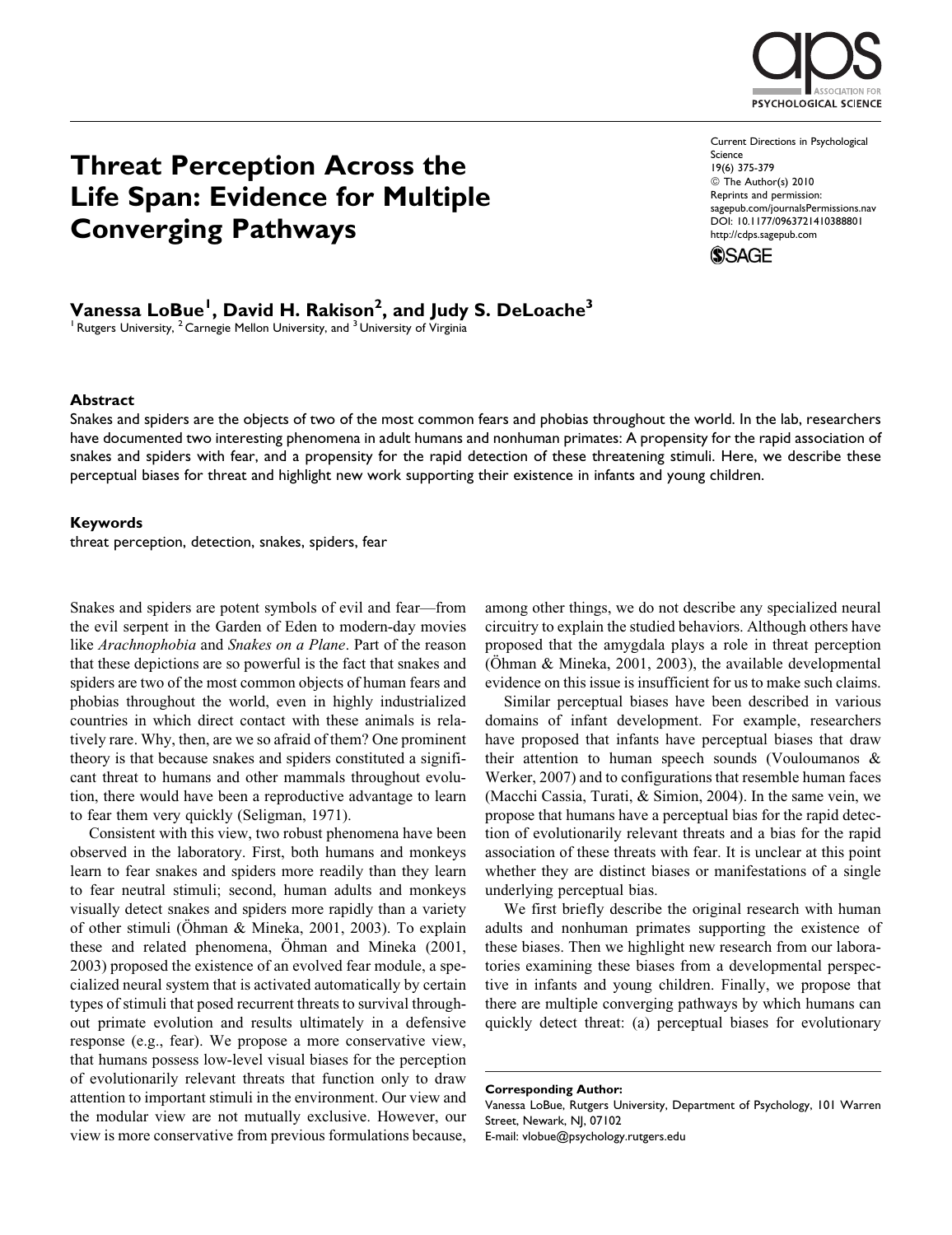threats and (b) the ability to learn to detect threats that are environmentally specific.

# Biases for Threat Perception in Human Adults and Monkeys

Several studies have shown that both humans and monkeys more readily associate fear with evolutionarily threatening stimuli than with nonthreatening displays (for a review, see  $Othman \& Mineka, 2001, 2003$ . For example, when human adults are conditioned to associate an electric shock with photographs of either snakes and spiders or with flowers and mushrooms, extinction takes longer for snakes and spiders. The same effects have been documented for other evolutionarily relevant stimuli such as threatening facial expressions, such as angry faces (Öhman & Mineka, 2001). Similarly, labreared rhesus monkeys are quickly conditioned to fear snakes after watching a wild-reared conspecific react fearfully toward one. This conditioning is selective: Monkeys do not learn the same fear responses with respect to flowers or rabbits (Ohman & Mineka, 2001, 2003). This research provides especially strong support for a bias to readily associate snakes with fear, as these rhesus monkeys had no prior exposure to snakes.

Humans and monkeys are also faster at detecting threatening stimuli than neutral stimuli. In a standard visual search paradigm, human adults are faster to detect snakes and spiders than other stimuli (Ohman, Flykt,  $&$  Esteves, 2001), and they are faster to detect angry faces than happy and neutral ones (e.g., Öhman, Lundqvist,  $&$  Esteves, 2001). Japanese monkeys behave similarly: They more rapidly detect a single snake than a single flower on a computer display (Shibasaki & Kawai, 2009).

# Biases for Threat Perception in Infants and Young Children

Although this seminal work with human adults was the first to document these interesting phenomena, it is limited in that human adults have years of experience with and knowledge about threat-relevant stimuli. If humans have perceptual biases for threat, these biases should be present across ages and varying levels of experience. Thus, research with infants and young children could provide particularly strong tests for perceptual biases for threat, as children have little to no experience with the relevant stimuli. Additionally, investigating these phenomena from infancy to adulthood can allow us to examine the role of experience and learning in their development and to ask how they may lead to the most common phobias that we experience today.

## Infants associate threat with fear

We propose that infants—most of whom have no experience with threatening stimuli—readily associate specific threats with fear. In an experiment employing an audio-visual matching procedure (DeLoache & LoBue, 2009), 7- to 9-month-old and 14- to 16-month-old infants watched two videos

simultaneously—one of a snake and one of a nonsnake (elephant, giraffe, hippo, etc.)—while listening to either a happy voice or a fearful voice. Infants looked longer at the snake videos when listening to fearful voices than when listening to happy voices. There was no differential responding to nonsnakes as a function of the auditory stimuli. It is important to note that these infants demonstrated no signs of fear, as they did not cry or show distress—they merely made a perceptual match between seeing a snake and hearing a fearful voice.

Rakison (2009) has also shown that infants associate threatening stimuli like snakes and spiders with fearful *faces*. Infants at 11 months of age were habituated to photographs of a recurrent threat (snake or spider) paired side by side with a facial emoticon (a fearful or happy face) and then tested to see if they had learned this association by being presented with a novel exemplar (e.g., a snake if habituated to snakes) along with a different facial emotion (e.g., a happy face if habituated to a fearful face). Infants' pattern of looking revealed that 11 month-old girls—but not boys of the same age—associated recurrent threats with fearful faces. However, there was no such difference for learning about nonthreatening stimuli (e.g., mushrooms or flowers) or for learning associations between happy faces and recurrent threats. These data suggest that infants (at least females) associate the occurrence of a threatening stimulus with a fearful face.

# Infants and young children rapidly detect threat

We also propose that, like human adults and monkeys, infants and young children quickly detect the presence of threat. In a modified visual search procedure, LoBue and DeLoache (2008) presented 3-year-olds and adults with 3-by-3 matrices of photographs, each containing eight photographs from a particular category and one photograph from a different target category. The participants were instructed to find and touch the target photograph on the screen. Both the children and adults detected snakes more quickly than flowers and detected snakes more quickly than other animals that closely resemble snakes, such as frogs and caterpillars. The same result was obtained with other categories of threat-relevant stimuli—spiders (LoBue, 2010a) and angry faces (LoBue, 2009). Importantly, there were no differences in detection among participants who were afraid of snakes and spiders and those who were not.

Analogous results have been reported for infants. When presented with pairs of images, one snake and one flower or one happy face and one angry face, 8- to 14-month-old infants turned more quickly to look at threatening stimuli (snakes and angry faces) than at nonthreatening stimuli (flowers and happy faces; LoBue & DeLoache, 2010).

## Infants' perceptual template for threat

Rakison and Derringer (2008) suggest that one of the factors that contribute to the rapid visual detection of threat is that infants have a perceptual template that gives preference to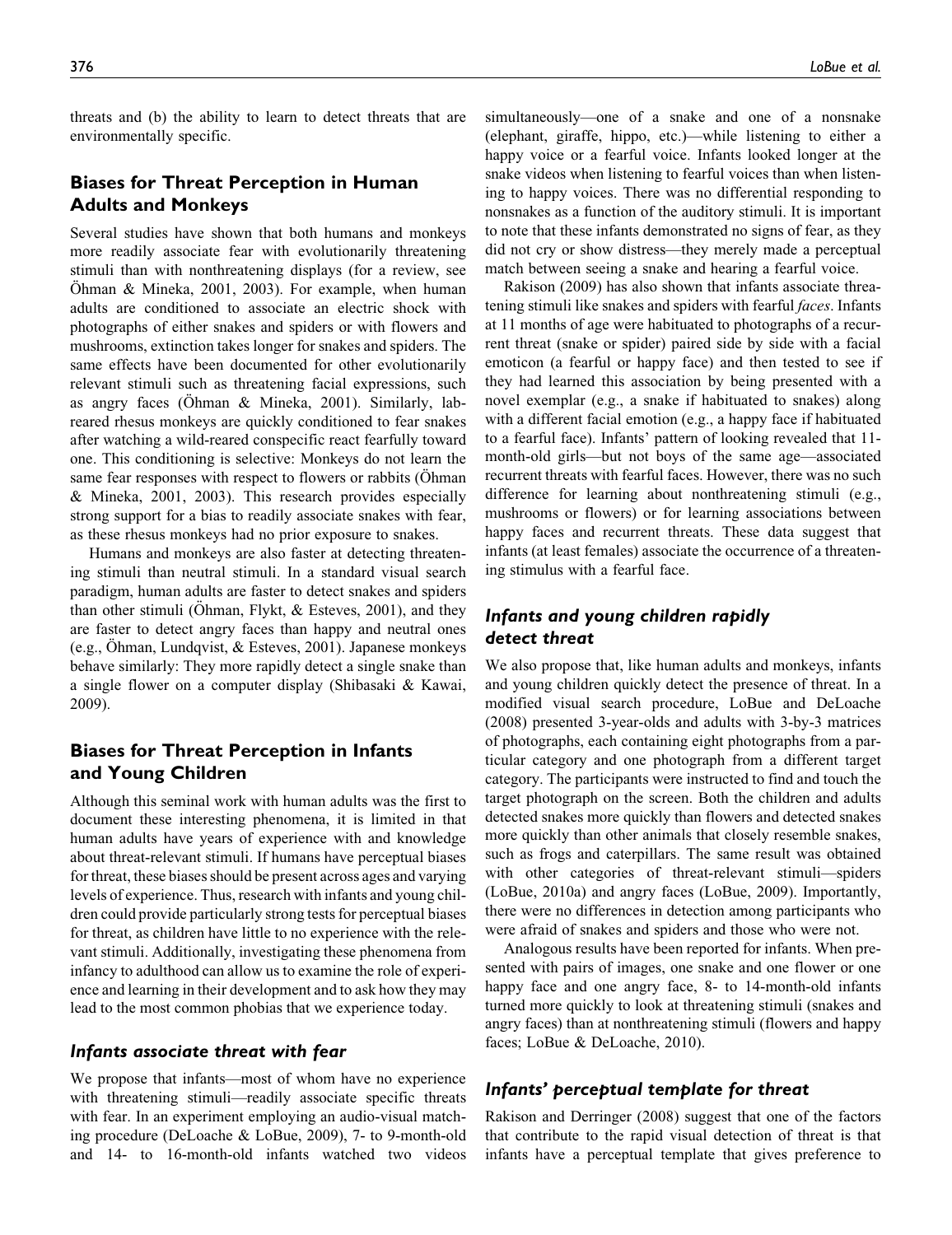stimuli that have the basic configuration of threatening stimuli. This template incorporates a low-level schematic of the basic features and form of the recurrent threat; for example, a spider perceptual template is a central body with curvilinear features extending from it, and a snake perceptual template is a continuous curvilinear contour that has a larger mass at one end. Rakison and Derringer (2008) suggest that this perceptual template is present at birth or shortly thereafter, though they are cautious to make claims about its neural basis because of the lack of research on this issue. This suggestion is akin to the proposal that there is a perceptual template for face recognition that results in infants' longer visual tracking of schematic human faces than of scrambled stimuli (e.g., Johnson & Morton, 1991). Analogous results have been found with threatening stimuli: 5-month-old infants look longer at schematic drawings of snakes and spiders than they do at scrambled versions of the same stimuli. By comparison, infants do not show a preference for schematic pictures of neutral stimuli, like flowers (Rakison, 2010; Rakison & Derringer, 2008).

Together, the results discussed so far indicate that, like human adults and nonhuman primates, infants and young children demonstrate perceptual biases relevant to the visual detection of evolutionarily relevant threats. This research is the first to demonstrate that infants readily associate the occurrence of threat with both fearful voices and fearful faces and that infants, children, and adults all have the propensity to detect quickly the presence of various categories of threat, including snakes, spiders, and angry faces.

# The Role of Learning in Threat Perception Learning to be afraid

In the current research, we have observed two biases for threat perception in the absence of any observable fearful or defensive response on the part of our participants. For example, while infants associated fear-relevant stimuli with snakes and spiders, they did not demonstrate any sort of behavioral fearful response themselves, they were simply making a perceptual match. Thus, this associative bias functions to bring together fear-relevant stimuli and threat with great ease. However, to develop an actual fear of snakes or of spiders, learning is required. As previous research has demonstrated, monkeys do not have an innate fear of snakes but instead learn this fear through observation (Ohman & Mineka, 2001, 2003). However, because they have a perceptual bias to match the occurrence of a snake with fear, they more readily learn to fear snakes than other stimuli, such as flowers and rabbits. Thus, learning, via observation or conditioning, plays a vital role in the development of actual fears and phobias. Perceptual biases facilitate this learning.

In the same way, fear is not required for the rapid visual detection of snakes and spiders: Snakes, spiders, and angry faces are detected particularly quickly regardless of whether or not participants are afraid of them. However, learning to be afraid of snakes and spiders can enhance visual detection

of these stimuli. For example, individuals with snake and spider phobias detect the object of their phobias more quickly than nonphobic participants do (Ohman, Flykt et al., 2001), and individuals with social anxiety detect angry faces even more quickly than do those without such fears (Bar-Haim, Lamy, Pergamin, Bakermans-Kranenburg, & van Ijzendoorn, 2007). Thus, intense fears can tune up the biases for threat that we already have.

### Learning to detect modern threats

Although there are various studies that show that adults detect snakes and spiders particularly quickly, adults have been shown to detect modern threats, like guns, knives, and syringes, particularly quickly as well (e.g., Blanchette, 2006). This result could be problematic for the idea that humans possess a bias for the detection of evolutionarily relevant threats, because adults could not possibly have evolved a bias for modern-day threats. Alternatively, there may be multiple pathways by which humans detect threat: We may have a bias to rapidly detect evolutionarily relevant threats and the ability to learn to quickly detect other types of threat-relevant stimuli (Blanchette, 2006). We suggest that the former reflects evolutionary biases for the detection of ancient threats whereas the latter occurs through all-purpose learning mechanisms such as association and conditioning.

Although it is impossible to account fully for individual differences in experience, research with infants and young children can be valuable in clarifying this issue because they have far less experience with threatening stimuli than do adults. It is not ethical to give children negative experiences with threatening stimuli like guns and knives in an experimental context, but most children will already have had negative experiences with other threatening stimuli such as syringes. LoBue (2010b) examined the detection of two categories of modern threatening stimuli—syringes and knives—with which children were familiar. Every participant in this research was reported to have had experience with syringes through painful injections, and most were reported to dislike syringes. In contrast, none of the children had ever had a negative experience with knives; each child could identify a knife but none was allowed to handle knives at home or had ever been hurt by a knife. In two visual detection tasks, LoBue (2010b) asked 3-year-olds to detect syringes versus pens and knives versus spoons, using the same photographic stimuli that were used by Blanchette (2006). Although Blanchette found that adults detected both syringes and knives more quickly than neutral comparison stimuli, the children only detected the syringes particularly quickly. These findings suggest that humans may learn to detect threatening stimuli (or possibly any stimuli) particularly quickly as a result of negative experiences.

Together, the research discussed above suggests that learning plays a vital role in threat perception and is required for the development of actual fears and phobias. Further, this research suggests that humans may have multiple pathways by which quickly to detect threat: We first have biases for the rapid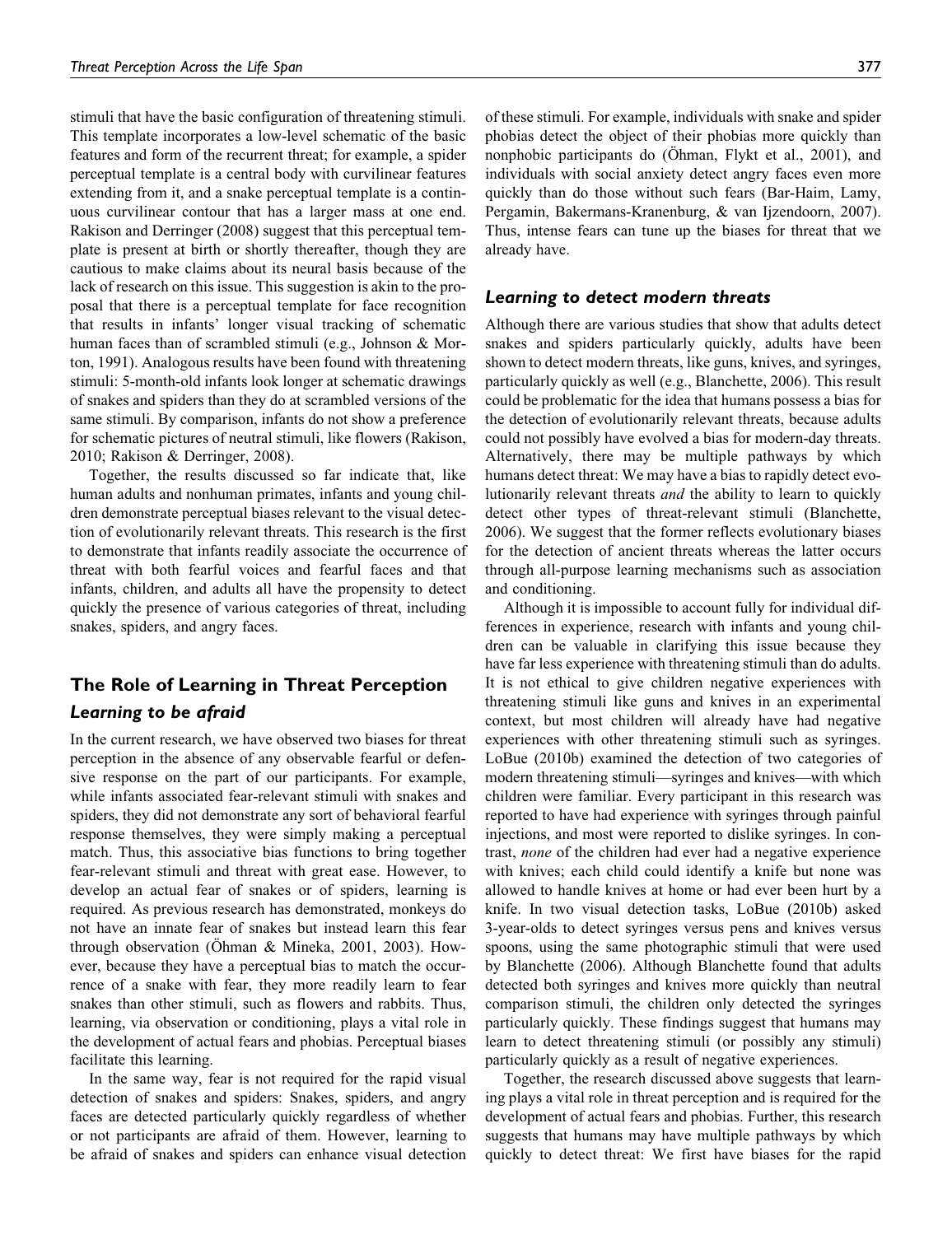detection of ancient threats like snakes and spiders, and second, we have the flexibility to learn to detect new threats that are specific to our environments.

## Directions for Future Research

There are several future directions for this new area of developmental research. One of the most important is to study how these biases for the detection of certain kinds of threat influence behavior. In all of the studies discussed here, the biases examined did not necessarily result in a fearful response or lead to any kind of defensive behavior. Such biases would be useful only if they actually aid humans in surviving threatening encounters. Thus, an important question for future research is whether the ability to detect threat-relevant stimuli particularly quickly means that humans can also *act* more quickly in response to their presence. For example, does the detection of a threatening stimulus lead to more rapid decision making and hence to a higher probability of escape? Similarly, does a bias for the rapid association between threat and fear actually lead to faster fear learning of evolutionary threats in humans? Ohman and his colleagues have found that human adults' associate snakes and spiders with something aversive, but they did not examine fear learning directly. We know that rhesus monkeys very quickly learn to fear snakes after seeing a conspecific respond fearfully to a snake. Presumably the same would be true for humans, but there is no research that actually examines this question directly.

## Conclusion

The research reviewed here indicates that some ancient threats are privileged in human perception and that we have perceptual biases that enable us to respond to them very rapidly. Further, this work also demonstrates that humans have the ability to learn to respond quickly to specific kinds of threat-relevant stimuli. These findings suggest that visual perception and learning are supported by mechanisms that give priority to processing certain kinds of stimuli. Our recent research with infants and young children who have had little to no experience with or knowledge about evolutionarily relevant threat stimuli provides especially strong support for the existence of perceptual biases for threat very early in life.

### Recommended Reading

- DeLoache, J., & LoBue, V. (2009). The narrow fellow in the grass: Human infants associate snakes and fear. Developmental Science, 12, 201–207. The first evidence that infants are more likely to associate threat with fear-relevant than with neutral stimuli.
- LoBue, V., & DeLoache, J. S. (2008). Detecting the Snake in the Grass: Attention to Fear-Relevant Stimuli by Adults and Young Children. Psychological Science, 19, 284–289. The first article to report that like adults, children detect the presence of threat particularly quickly in visual attention.
- $\ddot{\text{Ohman}}$ , A., & Mineka, S. (2001). Fears, phobias, and preparedness: Toward an evolved module of fear and fear learning.

Psychological Review, 108, 483–522. A comprehensive review of previous research on perceptual biases for threat in human adults and nonhuman primates.

- Öhman, A., & Mineka, S. (2003). The malicious serpent: Snakes as a prototypical stimulus for an evolved module of fear. Current Directions in Psychological Science, 12, 5–8. A brief review of previous research on perceptual biases for threat in human adults and nonhuman primates.
- Rakison, D. H., & Derringer, J. L. (2008). Do infants possess an evolved spider-detection mechanism? Cognition, 107, 381–393. The first study to show that infants may have a perceptual template for threat-relevant stimuli.

### Declaration of Conflicting Interests

The authors declared that they had no conflicts of interest with respect to their authorship or the publication of this article.

### References

- Bar-Haim, Y., Lamy, D., Pergamin, L., Bakermans-Kranenburg, M.J., & van Ijzendoorn, M.H. (2007). Threat-related attentional bias in anxious and nonanxious individuals: A meta-analytic study. Psychological Bulletin, 133, 1–24.
- Blanchette, I. (2006). Snakes, spiders, guns, and syringes: How specific are evolutionary constraints on the detection of threatening stimuli? The Quarterly Journal of Experimental Psychology, 59, 1484–1504.
- DeLoache, J., & LoBue, V. (2009). The narrow fellow in the grass: Human infants associate snakes and fear. Developmental Science, 12, 201–207.
- Johnson, M.H., & Morton, J. (1991). Biology and cognitive development: The case of face recognition. Oxford, England: Blackwell.
- LoBue, V. (2009). More than just a face in the crowd: Detection of emotional facial expressions in young children and adults. Developmental Science, 12, 305–313.
- LoBue, V. (2010a). And along came a spider: Superior detection of spiders in children and adults. Journal of Experimental Child Psychology, 107, 59–66.
- LoBue, V. (2010b). What's so scary about needles and knives? Examining the role of experience in threat detection. Cognition and Emotion, 24, 80–87.
- LoBue, V. & DeLoache, J.S. (2008). Detecting the snake in the grass: Attention to fear-relevant stimuli by adults and young children. Psychological Science, 19, 284–289.
- LoBue, V., & DeLoache, J.S. (2010). Superior detection of threatrelevant stimuli in infancy. Developmental Science, 13, 221–228.
- Macchi Cassia, V., Turati, C., & Simion, F. (2004). Can a nonspecific bias toward top-heavy patterns explain newborns' face preference? Psychological Science, 15, 379–383.
- Öhman, A., Flykt, A., & Esteves, F. (2001). Emotion drives attention: Detecting the snake in the grass. Journal of Experimental Psychology: General, 130, 466–478.
- $\ddot{\text{O}}$ hman, A., Lundqvist, D., & Esteves, F. (2001). The face in the crowd revisited: An anger superiority effect with schematic faces. Journal of Personality and Social Psychology, 80, 381–396.